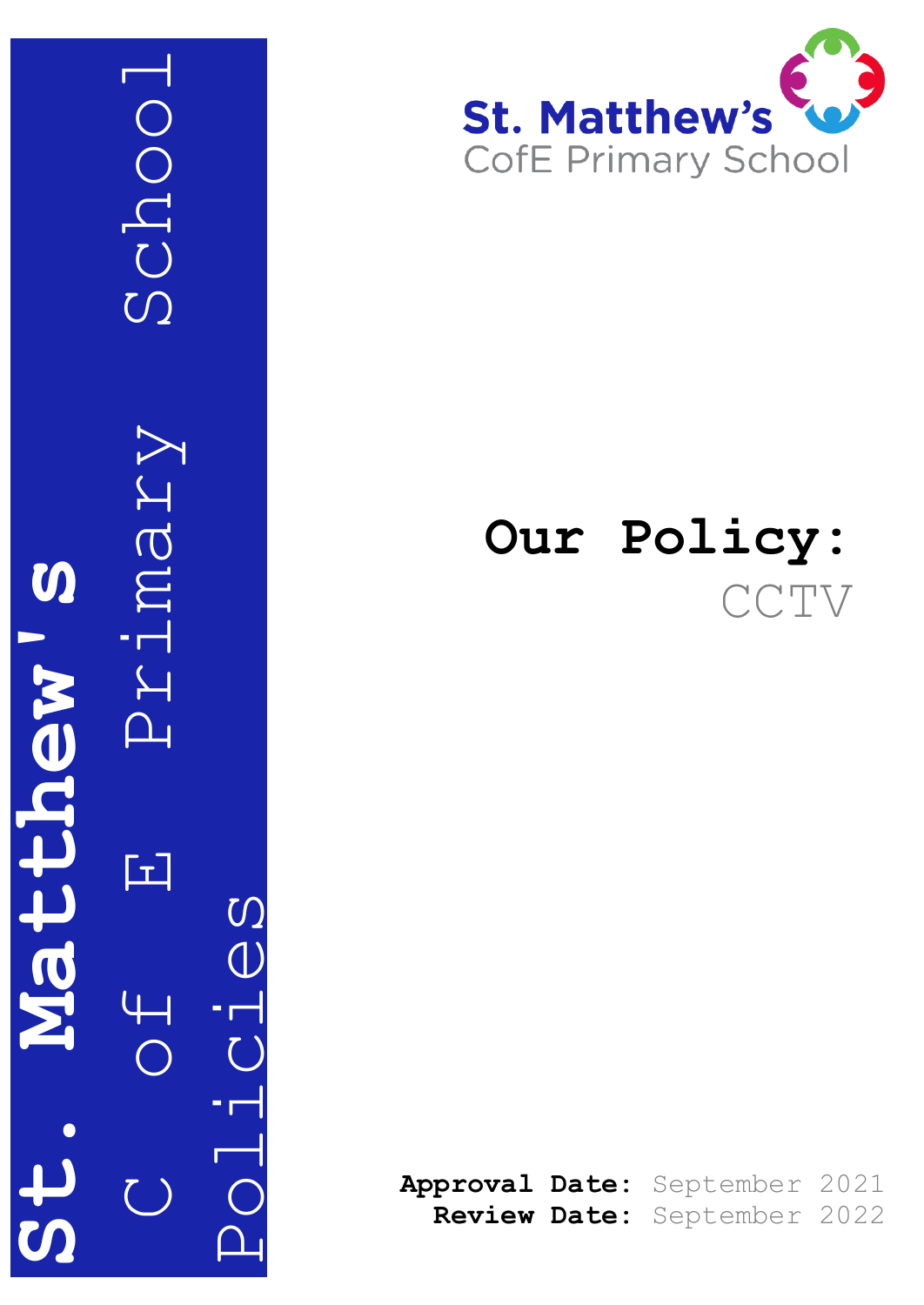## 1. **Legal framework**

- 1.1. This policy has due regard to legislation including, but not limited to, the following:
	- The Regulation of Investigatory Powers Act 2000
	- The Protection of Freedoms Act 2012
	- The General Data Protection Regulation
	- The Freedom of Information Act 2000
	- The Education (Pupil Information) (England) Regulations 2005 (as amended in 2016)
	- The Freedom of Information and Data Protection (Appropriate Limit and Fees) Regulations 2004
	- The School Standards and Framework Act 1998
	- The Children Act 1989
	- The Children Act 2004
	- The Equality Act 2010
- 1.2. This policy has been created with regard to the following statutory and nonstatutory guidance:
	- ICO (2017) 'Overview of the General Data Protection Regulation (GDPR)'
	- ICO (2017) 'Preparing for the General Data Protection Regulation (GDPR) 12 steps to take now'
	- ICO (2017) 'In the picture: A data protection code of practice for surveillance cameras and personal information'

## 2. **Definitions**

- 2.1. For the purpose of this policy a set of definitions will be outlined, in accordance with the CCTV code of conduct:
	- **Surveillance** monitoring the movements and behaviour of individuals; this can include video, audio or live footage. For the purpose of this policy only video and audio footage will be applicable.
	- **Overt surveillance** any use of surveillance for which authority does not fall under the Regulation of Investigatory Powers Act 2000.
	- **Covert surveillance** any use of surveillance which is intentionally not shared with the subjects it is recording. Subjects will not be informed of such surveillance.
- 2.2. Any overt surveillance footage will be clearly signposted around the school.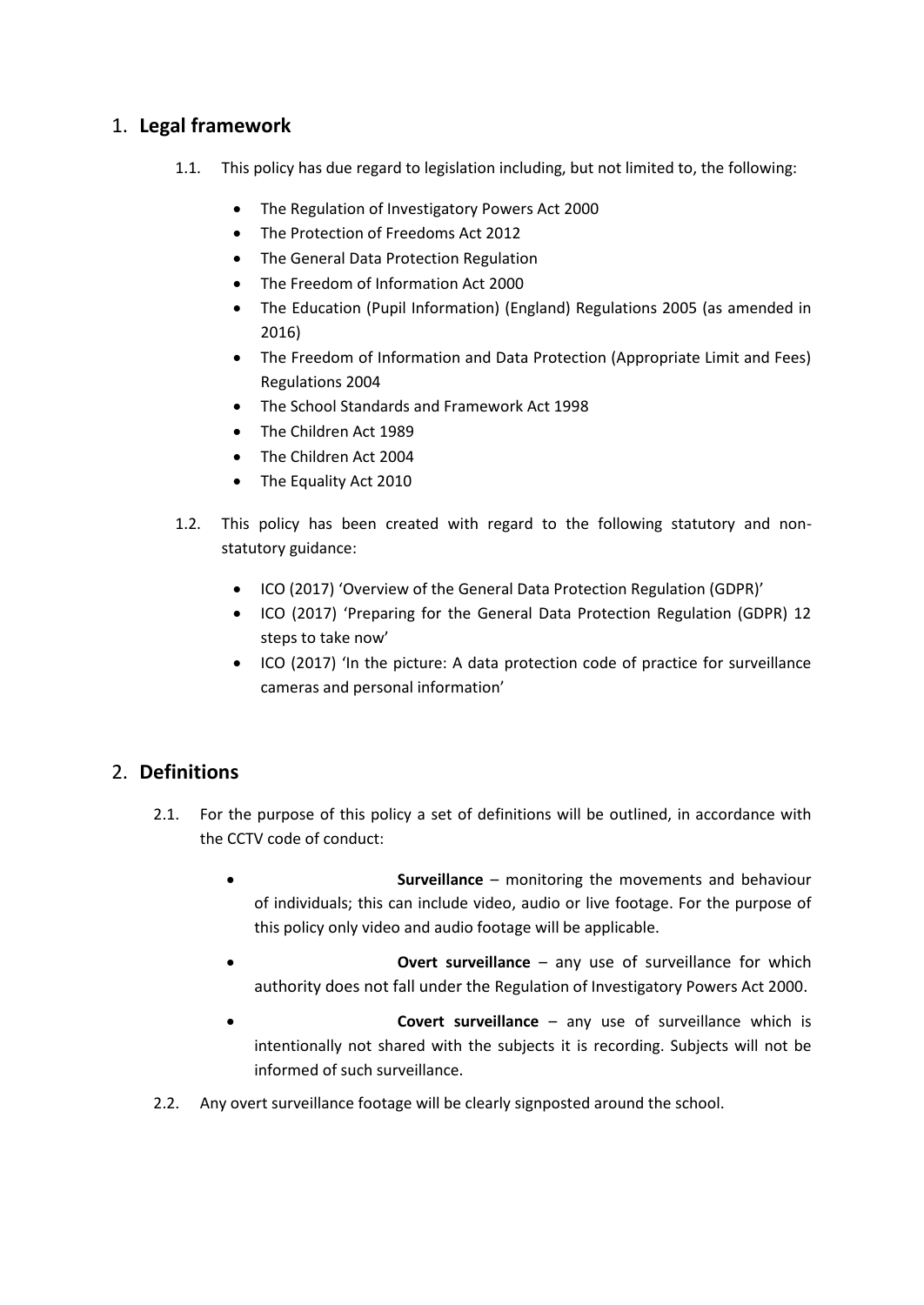## 3. **Purpose and justification**

- 3.1. The school will only use the CCTV camera for the safety and security of the school and its staff, pupils and visitors.
- 3.2. The CCTV will be used as a deterrent for violent behaviour and damage to the school.
- 3.3. The school will only conduct surveillance as a deterrent in the main school foyer and under no circumstances will CCTV cameras be present in school classrooms or any changing facility.

## 4. **The data protection principles**

- 4.1. Data collected from the CCTV will be:
	- The use of the CCTV camera will be fair and used only for a safety precaution in the School foyer.
	- Processed lawfully, fairly and in a transparent manner in relation to individuals.
	- Collected for specified, explicit and legitimate purposes and not further processed in a manner that is incompatible with those purposes; further processing for archiving purposes in the public interest, scientific or historical research purposes or statistical purposes shall not be considered to be incompatible with the initial purposes.
	- Adequate, relevant and limited to what is necessary in relation to the purposes for which they are processed.
	- Kept in a form which permits identification of data subjects for no longer than is necessary for the purposes for which the personal data are processed.
	- Processed in a manner that ensures appropriate security of the personal data, including protection against unauthorised or unlawful processing and against accidental loss, destruction or damage, using appropriate technical or organisational measures.
	- The CCTV will not be used to monitor staff or children it will only be used for the security of the school main doors.

## 5. **Objectives**

- 5.1. The school has only one CCTV that will be used to:
	- Maintain a safe environment in the school foyer.
	- Ensure the welfare of pupils, staff and visitors.
	- Deter criminal acts against persons and property.
	- Assist the police in identifying persons who have committed an offence.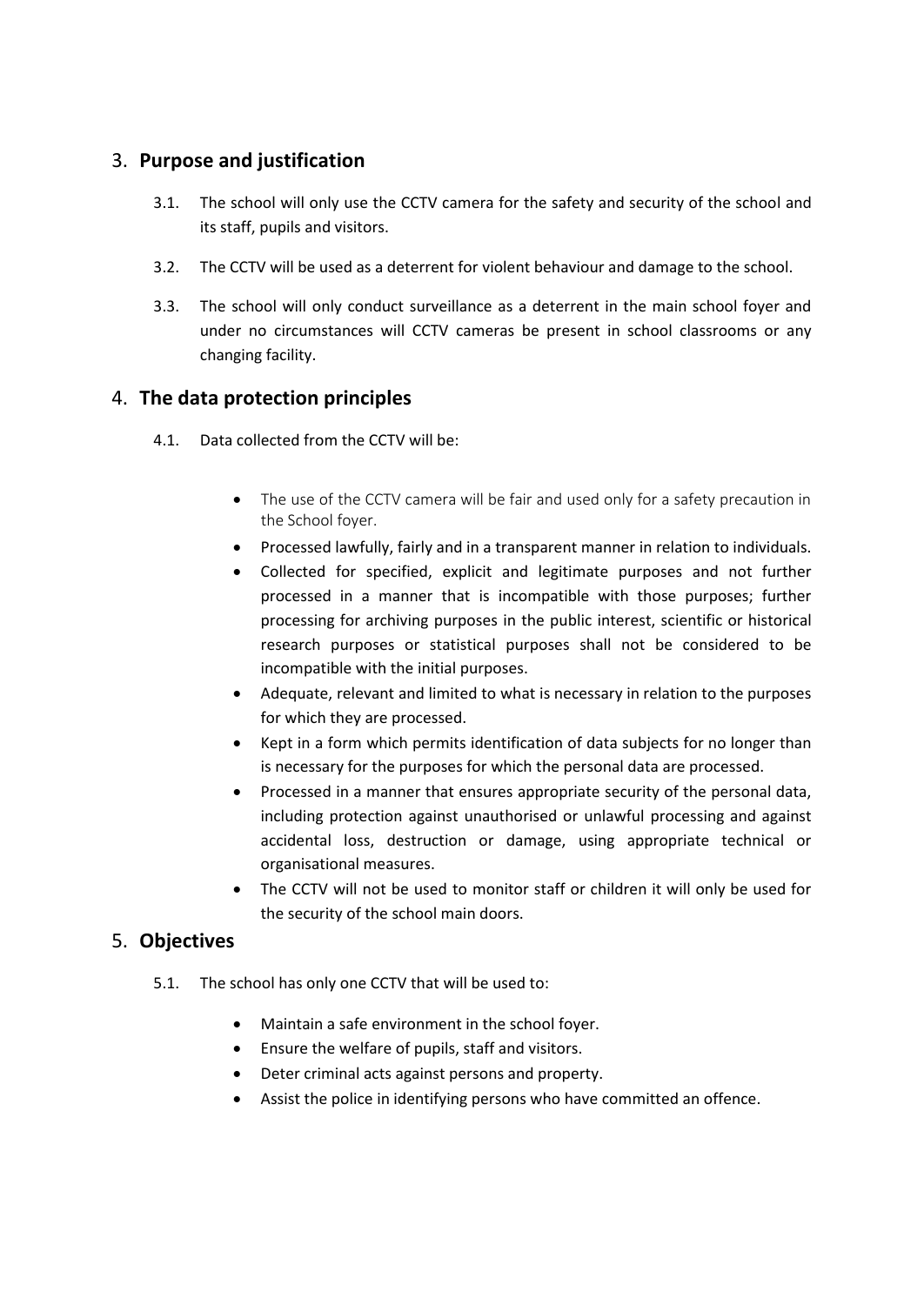#### 6. **Protocols**

- 6.1. The CCTV will be registered with the ICO in line with data protection legislation.
- 6.2. The CCTV system is a closed digital system which does not record audio.
- 6.3. A warning sign has been placed in the foyer where the CCTV camera is active, as mandated by the ICO's Code of Practice.
- 6.4. The CCTV system will not be trained on individuals.

#### 7. **Security**

- 7.1. Access to the CCTV system, software and data will be strictly limited to authorised operators and will be password protected.
- 7.2. The school's authorised CCTV system operators are:

|  | Name of Headteacher | Miss Ritchie. |
|--|---------------------|---------------|
|--|---------------------|---------------|

- Name of DPO Mr Sermon.
- Name of data controller Mrs Saunders.
- Name of data processor Miss Spain.
- 7.3. The main control facility is kept secure.
- 7.4. The CCTV system will be tested for security flaws regularly to ensure that they are being properly maintained at all times.
- 7.5. The CCTV system will not be intrusive.
- 7.6. There is only one camera and if that present a fault it will be repaired immediately as to avoid any risk of a data breach.
- 7.7. A visual display monitor is located in the main office.

#### 8. **Privacy by design**

- 8.1. The use of the CCTV camera will be critically analysed using a DPIA, in consultation with the DPO.
- 8.2. If the DPIA reveals any potential security risks or other data protection issues, the school will ensure they have provisions in place to overcome these issues.
- 8.3. The school will ensure that the installation of the CCTV systems will always justify its means.

#### 9. **Code of practice**

9.1. The school understands that recording images of identifiable individuals constitutes as processing personal information, so it is done in line with data protection principles.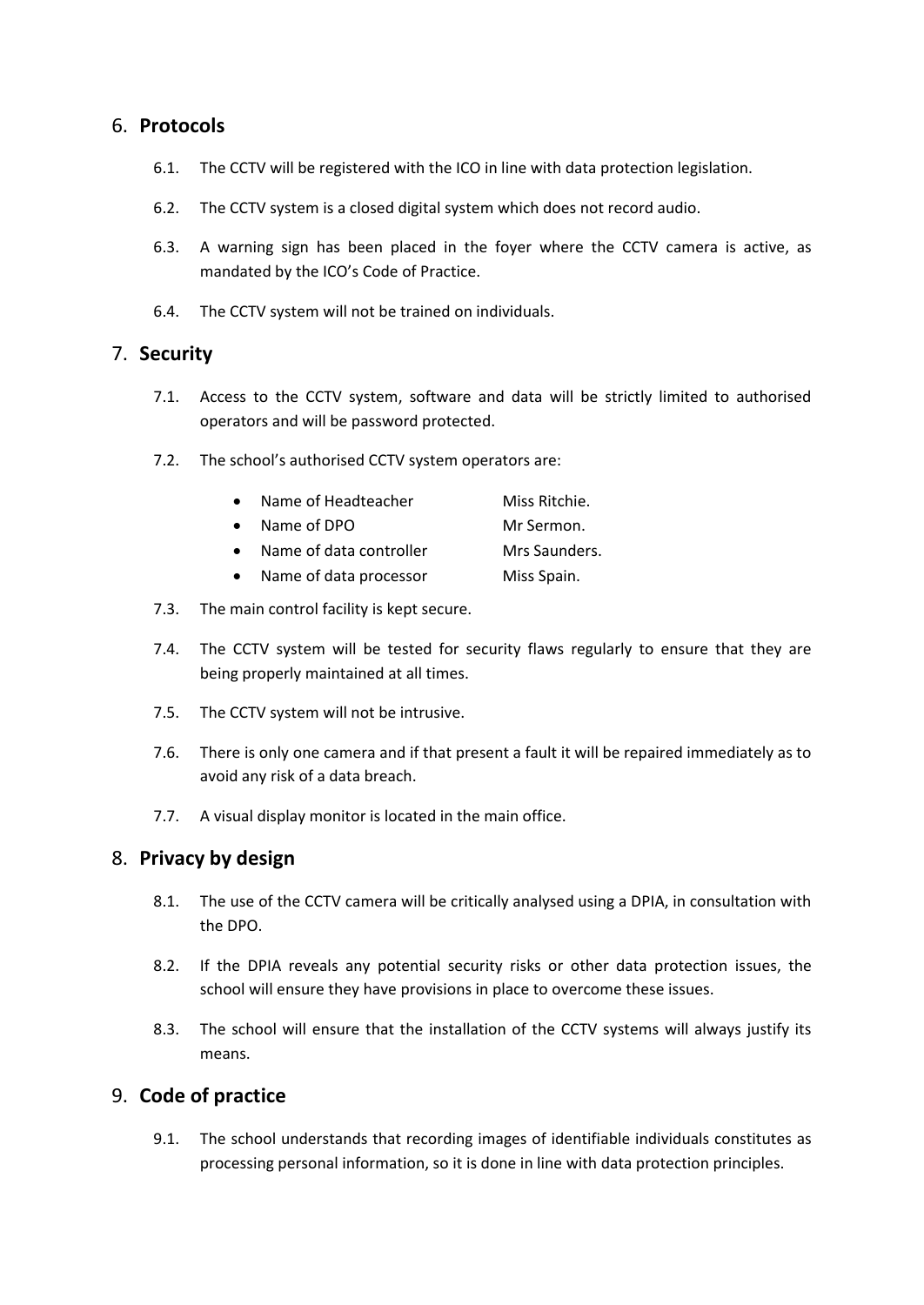- 9.2. The CCTV camera is only placed where it will not intrude on anyone's privacy and is necessary to fulfil their purpose.
- 9.3. All surveillance footage will be kept for 5 weeks for security purposes; the headteacher and the data controller are responsible for keeping the records secure and allowing access.
- 9.4. The school has a CCTV camera for the purpose of the prevention and detection of crime and the promotion of the health, safety and welfare of staff, pupils and visitors.
- 9.5. The CCTV camera is owned by the school and images from the system are strictly controlled and monitored by authorised personnel only.
- 9.6. The school will ensure that the CCTV camera is used to create a safer environment for staff, pupils and visitors to the school, and to ensure that its operation is consistent with the obligations outlined in data protection legislation.
- 9.7. The CCTV camera will:
	- Be use only for the sharing of information to protect the school from burglaries.
	- Be transparent and include a contact point, the DPO, through which people can access information and submit complaints.
	- Have clear responsibility and accountability procedures for images and information collected, held and used.
	- Have defined policies and procedures in place which are communicated throughout the school.
	- Only keep images and information for as long as required.
	- Restrict access to retained images and information with clear rules on who can gain access.
	- Consider all operational, technical and competency standards, relevant to the CCTV system and its purpose, and work to meet and maintain those standards in accordance with the law.
	- Be subject to stringent security measures to safeguard against unauthorised access.
	- Be regularly reviewed and audited to ensure that policies and standards are maintained.
	- Only be used for the purposes for which it is intended, including supporting public safety, the protection of pupils, staff and volunteers, and law enforcement.

#### 10. **Access**